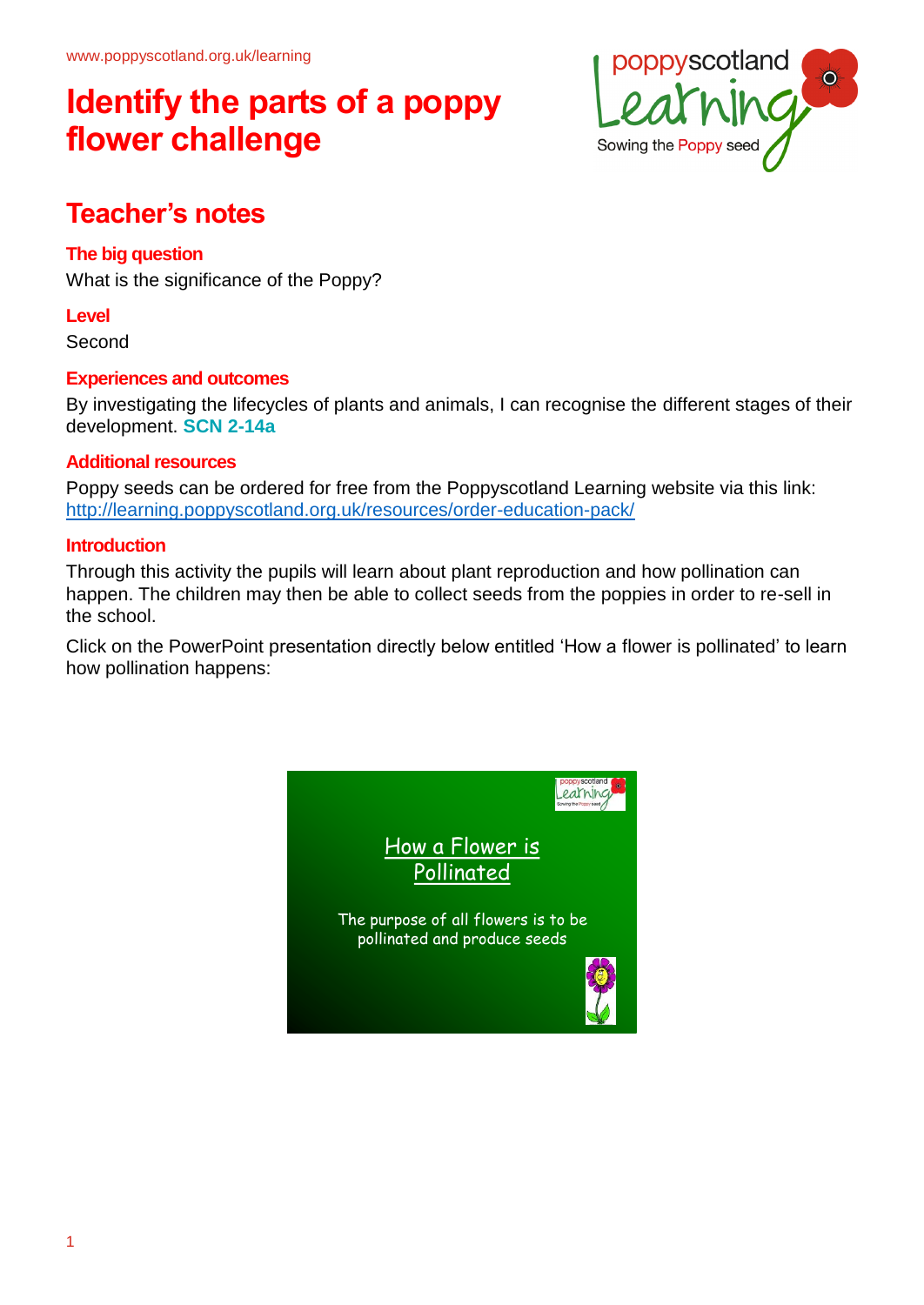

## **Your challenge**

Your teacher will have discussed with you the common parts of a flower and then introduced to you the more detailed parts. You are now going to access a BBC website and dissect a flower in order to gain information about each part's name and purpose. As you work through the activities take notes as you will need these for the follow up task.

Work in pairs or independently to:

- Access <https://www.bbc.com/bitesize/articles/zcjnp39> and [https://www.bbc.com/bitesize/articles/zqbcxfr.](https://www.bbc.com/bitesize/articles/zqbcxfr)
- Drag each label to the correct part of the plants.
- Access<https://www.bbc.com/bitesize/guides/zs7thyc/revision/1> and take notes on the function for each part of the flower.
- Complete the revision quiz.

#### **Follow up task**

Now that you have more knowledge of the different parts of a flower and their purpose you are going to use this information to create a detailed drawing of a cross section of a plant.

The diagram of a poppy flower (see next page) shows you what a cross section looks like, so use this to help you draw your own.

- You will notice that some of the word labels in the diagram below used to describe each part of the poppy flower are incomplete. Please complete these.
- You should then transfer your notes to the space provided so that there is a description to accompany each flower part's label.

#### **Learning intention**

I can identify and describe the different parts of a flower.

#### **Success criteria**

Working independently:

- Make a detailed drawing of a flower's cross section using a pencil.
- Label the nine parts of a flower.
- Write detailed descriptions to accompany each label.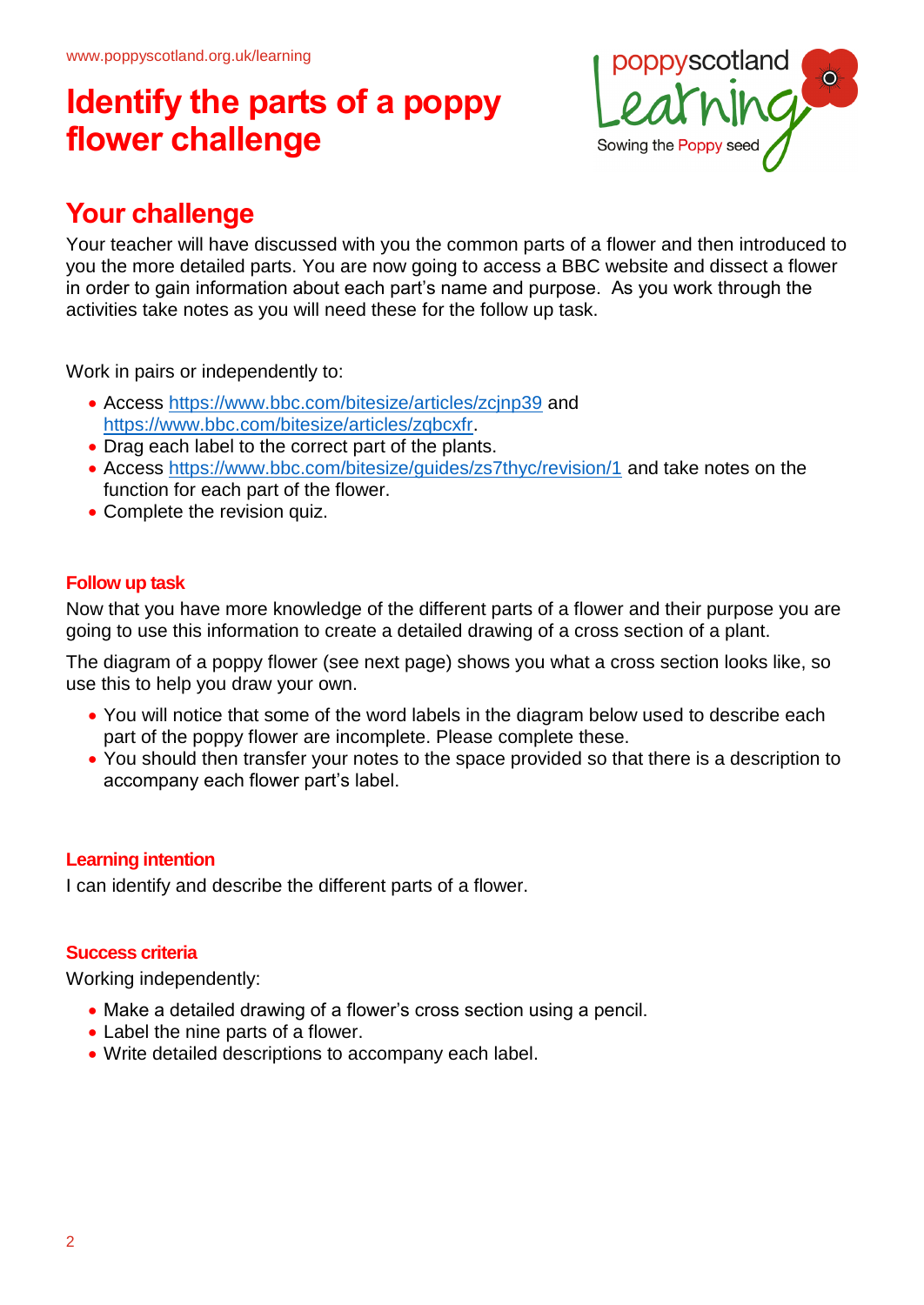



Diagram of a poppy flower

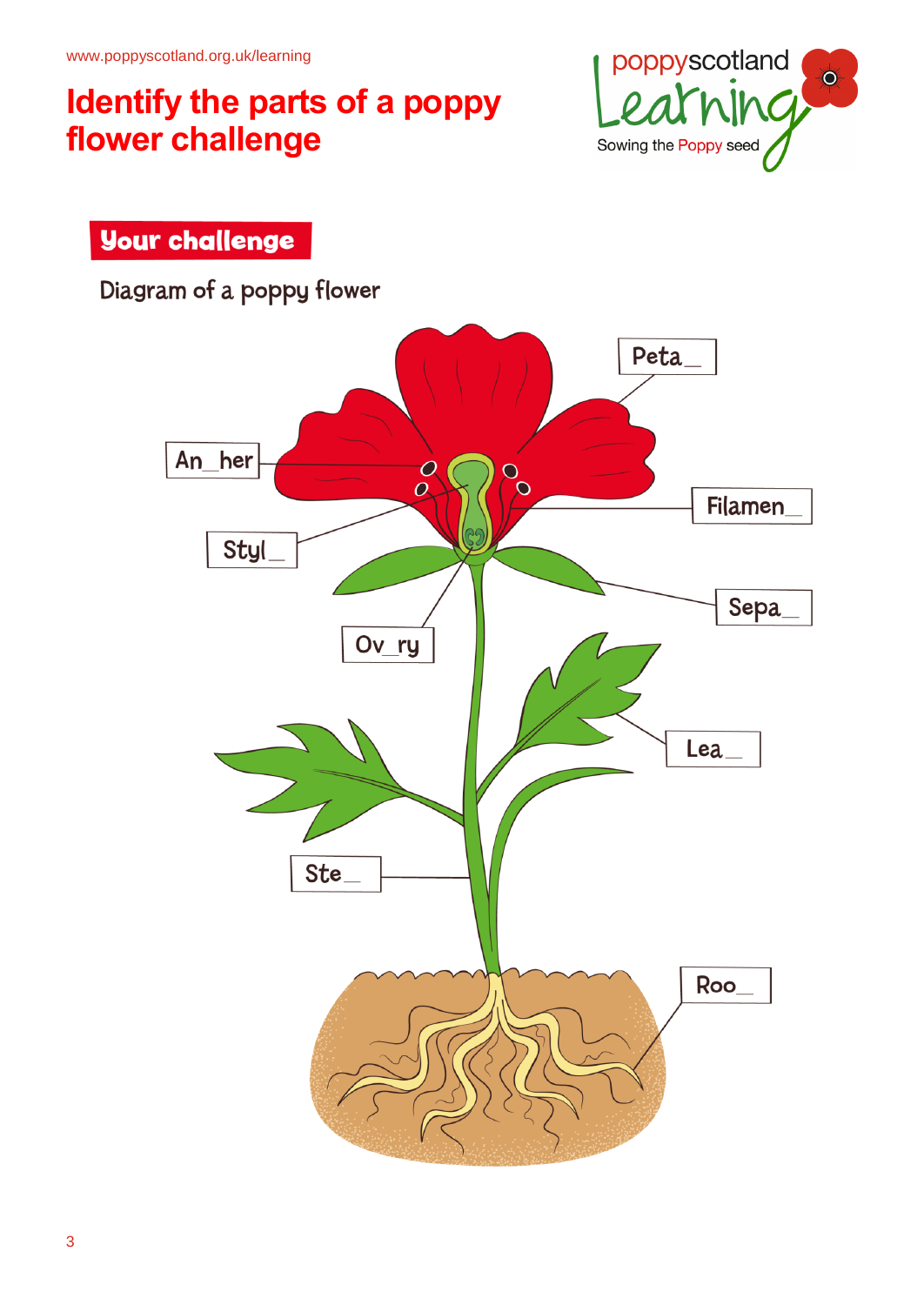

## **Your challenge**

Write detailed descriptions to accompany each label

| $\textsf{Peta}\_$ : |
|---------------------|
|                     |
|                     |
|                     |
|                     |
|                     |
|                     |
|                     |
|                     |
|                     |
|                     |
|                     |
|                     |
|                     |
|                     |
|                     |
|                     |
|                     |